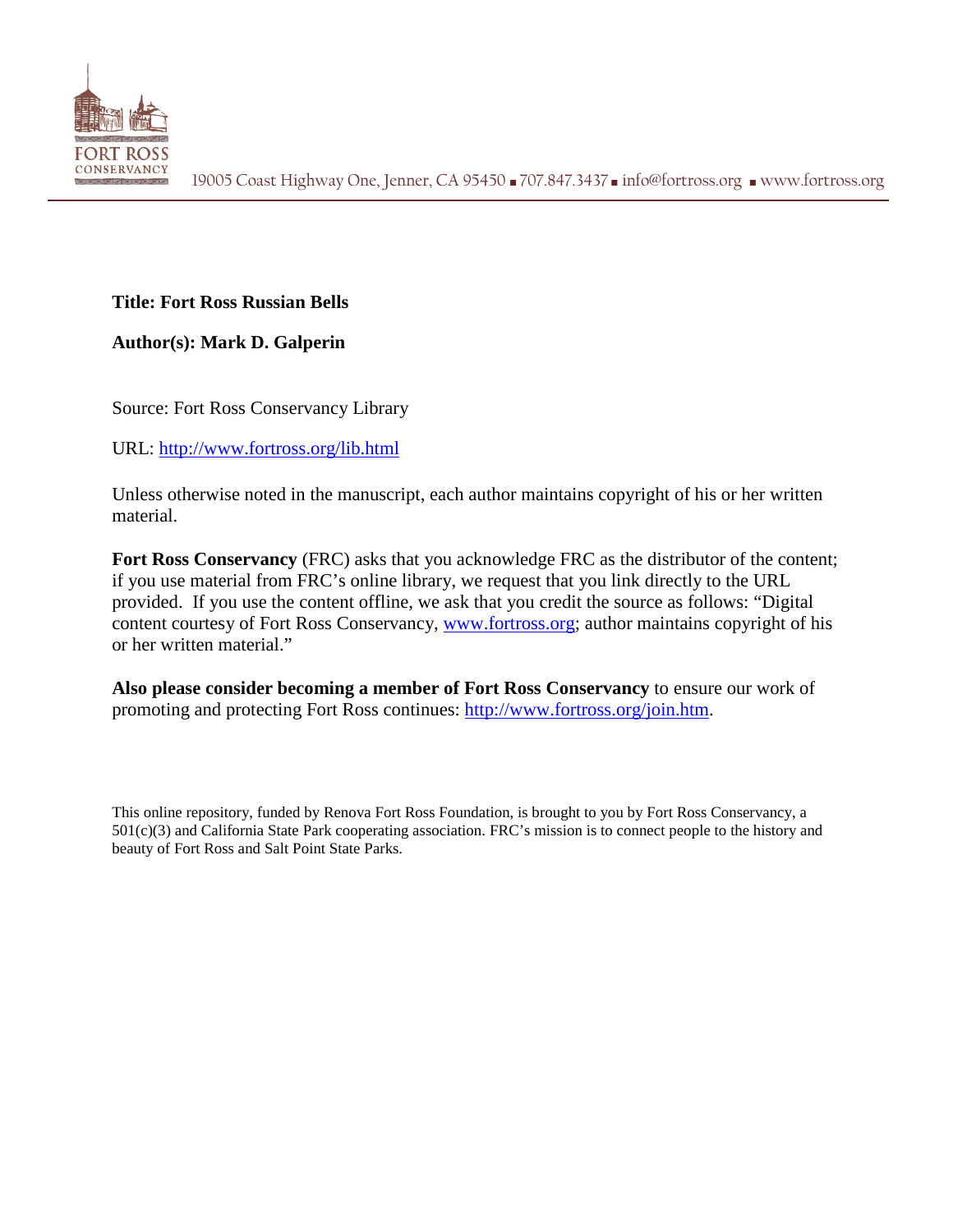

## **July 30, 2016**

## **Fort Ross Festival 2016**

**The U.S. First Lay Solo Performance of Russian Bell Ringing Bell Ringer– Victor V. Avdienko, Percussionist of San Francisco Symphony Orchestra Orchestral Russian Bell** *Zvonnitsa***– courtesy Blagovest Bells, Novato, California Producer– Mark D. Galperin, General Manager, Blagovest Bells**

Traditional Russian bells, during their 9-century history, played three different roles:

- $\ddot{\phantom{1}}$  as church bells, they accompanied Divine Services, being the only liturgical musical instrument of the Russian Orthodox Church;
- as signal bells, they served as city assembly (veche) bells, ship's bells, Russian coach (*yamschitskiye aka valdayskiye*) bells, buoy signal bells, military sentry bells, fire bells, tower clock bells, and later as railway station and locomotive bells, etc.;

and during the last two centuries,

as orchestral musical percussion instruments actively used by Russian composers in their musical pieces, one of which, 1812 Overture, composed by Pyotr Il'yich Tchaikovsky (1880, Op. 49), became very popular in the U.S., often performed during the Independence Day holidays.